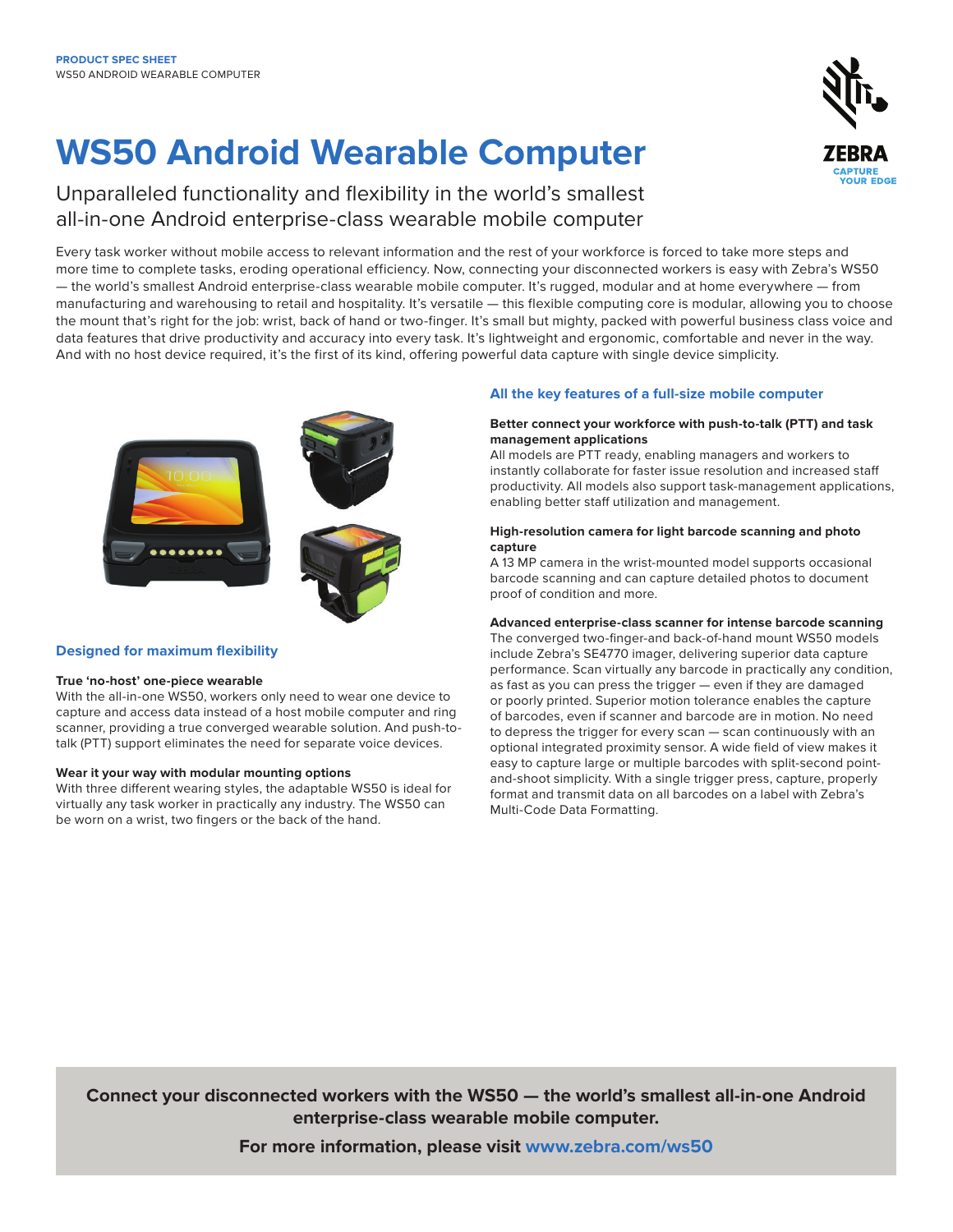#### **Simplify backroom device and battery management — and purchasing — with modular accessories**

Choose the charging solution that matches your deployment and device management needs — 2- or 10-slot charge-only cradles; 4- or 20-slot battery chargers, or an Ethernet cradle that supports five devices and five batteries. In mixed model deployments, colorcoding allows you to instantly see whether a cradle or charger is for the two-finger and back-of-hand mount converged models — or the wrist-mount models.

#### **The power of Android**

This industry-standard mobile operating system provides a future proof platform designed to easily accommodate new features.

#### **Integrated audio features**

Give users the power of instant voice communications with the embedded speaker and microphone. Wirelessly connect a Bluetooth headset, eliminating cords and enabling more private communications. And you can dedicate a button for PTT communications.

#### **Powerful, centralized management for all models**

The WS50 supports major Enterprise Mobility Management (EMM) systems, providing a single pane of glass to manage all of your mobile devices.

#### **All the wireless connections you need**

Wi-Fi, Bluetooth and NFC are all standard in the WS50, enabling robust Wi-Fi 'won't fail' connections and easy one-tap connections to Bluetooth peripherals.

#### **Full-shift perpetual power**

With removable, hot-swappable batteries, devices can remain in service every minute of every shift. An 800mAh battery powers the wrist mount model, while a 1300mAh battery powers the ring-style and back-of-hand models. With fast charging, batteries are ready to go in less than three hours. And with hot swap support, users can just swap batteries and keep on working — no need to power down.

#### **Automate workflows with programmable buttons**

Make task execution even easier on the two-inch screen with programmable buttons that can be mapped to different functions, such as PTT, navigation, scanning, photo capture and more.

#### **Small but mighty with a built-in rugged design**

Don't underestimate these small devices. They weigh in at just a handful of ounces, but are built to handle all-day everyday enterprise use. Extreme heat and cold, bumps and drops — the WS50 handles it all. The wrist mount model operates reliably after multiple 4 ft./1.2 m drops and 1,000 consecutive tumbles. The more rugged ring-style and back-of-hand models operate reliably after multiple 6 ft./1.8 m drops and 2,000 consecutive tumbles. With IP65 sealing, all models are dust-tight and survive jetting water. And the protective front shell is replaceable, keeping your devices looking like new.

#### **Advanced touchscreen display**

The two-inch AMOLED color display offers exceptional performance. It is extraordinarily bright — no backlight is required. Better contrast and better viewing angles deliver superior readability. And low power consumption extends battery run time.

### **Drive workforce productivity and device value to a new level with powerful Zebra-only Mobility DNA tools**

#### **Easier integration into your environment**

The Enterprise Mobility Development Kit (EMDK) makes it easy to take full advantage of all device features. And DataWedge easily captures, properly formats and transmits data in the right order to the right applications — without coding or modifying existing apps.

#### **Increase device and data security**

Mobility Extensions (Mx) adds extra layers of features that are crucial to protecting your devices, their resident data and network access. LifeGuard™ for Android™ provides a lifetime security guard for Android, protecting your devices every day they are in service. And Enterprise Home Screen allows you to specify the apps and device features users can access, protecting productivity and increasing device and network security.

#### **Simplify deployment and management**

Stage thousands of devices with a scan of a barcode or a tap of an NFC tag. Test major device systems to eliminate unnecessary trips to the Service Center with the on-device Device Diagnostics Tool. And easily integrate all Zebra APIs via your EMM with OEM Config.

#### **Optimize your Wi-Fi network**

Mobility DNA Wireless Fusion provides a dependable and superior Wi-Fi experience with Zebra-only features that keep workers connected and productive while roaming your facility.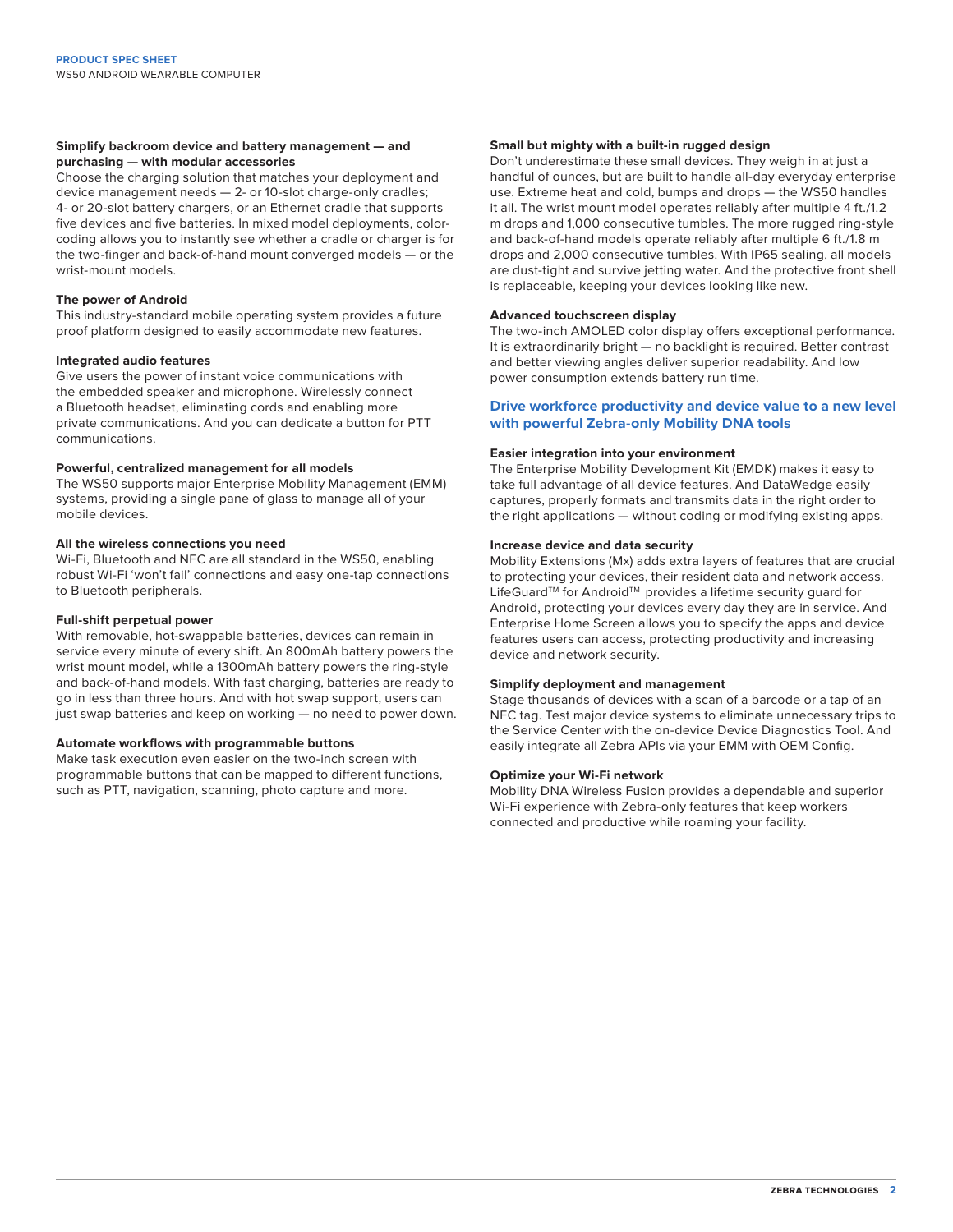# **Specifications Markets and** <br> **Specifications**

| <b>Physical Characteristics</b>                           |                                                                                                                                                                                                                                                                            |
|-----------------------------------------------------------|----------------------------------------------------------------------------------------------------------------------------------------------------------------------------------------------------------------------------------------------------------------------------|
| <b>Dimensions</b>                                         | Wrist (device):<br>2.44 in. L x 2.32 in. W x 0.71 in. D<br>62 mm L x 59 mm W x 18 mm D<br>Wrist (with mount):<br>2.91 in. L x 2.51 in. W x 0.751 in. D<br>74 mm L x 64 mm W x 19 mm D<br>Converged:<br>2.52 in. L x 2.44 in. W x 1.10 in. D<br>64 mm L x 62 mm W x 28 mm D |
| Weight                                                    | Wrist (device): 2.47 oz./70 g;<br>Wrist (with mount): 3.95 oz./112 g<br>Converged: 4.73 oz./134 g                                                                                                                                                                          |
| Display                                                   | 2 in. AMOLED 460 x 460 color display; optically<br>bonded to touch panel                                                                                                                                                                                                   |
| <b>Imager Window</b>                                      | Corning® Gorilla® Glass                                                                                                                                                                                                                                                    |
| <b>Touch Panel</b>                                        | Capacitive touch panel; fingertip and glove<br>support; Corning® Gorilla® Glass                                                                                                                                                                                            |
| Power                                                     | Standard (Wrist): 3.08 Watt Hours; 800 mAh<br>High Capacity (Converged): 5 Watt Hours; 1300<br>mAh<br>PowerPrecision; Hot Swap (2 minutes, memory<br>persistent)                                                                                                           |
| <b>Network Connections</b>                                | USB 2.0 High Speed (host and client),<br><b>WLAN and Bluetooth</b>                                                                                                                                                                                                         |
| <b>Notifications</b>                                      | Audible tone; charge LED; OS notification LED;<br>multi-color Application LEDs (2); haptic feedback                                                                                                                                                                        |
| <b>Voice and Audio</b>                                    | Speaker (90dBA); internal mic; PTT ready;<br>Bluetooth headset support                                                                                                                                                                                                     |
| <b>Buttons</b>                                            | Wrist: 4 buttons (programmable)<br>Converged: trigger; 2 buttons (programmable)                                                                                                                                                                                            |
| <b>Interfaces</b>                                         | Docking contacts; Via interface cables: USB-C (USB<br>2.0) host/client and charging                                                                                                                                                                                        |
| <b>Scanner Performance</b>                                |                                                                                                                                                                                                                                                                            |
| <b>Optical Resolution</b>                                 | 1280 x 800 pixels                                                                                                                                                                                                                                                          |
| Roll                                                      | $360^\circ$                                                                                                                                                                                                                                                                |
| Pitch                                                     | ±60°                                                                                                                                                                                                                                                                       |
| Skew                                                      | ±60°                                                                                                                                                                                                                                                                       |
| <b>Aiming Element</b>                                     | 655 nm Laser                                                                                                                                                                                                                                                               |
| <b>Illumination Element</b>                               | 1 Hyper Red 660 nm LED or 1 Warm-White LED                                                                                                                                                                                                                                 |
| <b>Field of View</b>                                      | Horizontal: 48°, Vertical: 30°                                                                                                                                                                                                                                             |
| <b>Ambient Light</b><br>Immunity (from<br>total darkness) | Maximum 107,639 lux (direct sunlight)                                                                                                                                                                                                                                      |
| Supported 1D<br>Symbologies                               | Code 39, Code 128, Code 93, Codebar/NW7,<br>Code 11, MSI, UPC/EAN, I 2 of 5, Korean 3 of 5, GSI<br>DataBar, Base 32 (Italian Pharma)                                                                                                                                       |
| Supported 2D<br>Symbologies                               | PDF417, Micro PDF417, Composite Codes, TLC-39,<br>Aztec, DataMatrix, MaxiCode, QR Code, Micro QR,<br>Chinese Sensible (Han Xin), Postal Codes                                                                                                                              |
| Supported OCR<br>Symbologies                              | OCR-A, OCR-B                                                                                                                                                                                                                                                               |
| <b>Scan Triggering</b>                                    | Manual ambidextrous trigger or automatic via<br>Proximity Sensor technology                                                                                                                                                                                                |

|                                            | <b>Performance Characteristics</b>                                                                                                                                                                                      |  |  |
|--------------------------------------------|-------------------------------------------------------------------------------------------------------------------------------------------------------------------------------------------------------------------------|--|--|
|                                            |                                                                                                                                                                                                                         |  |  |
| <b>CPU</b>                                 | Qualcomm® Snapdragon Wear W4100+ Platform/<br>SDA429w, quad-core, 2.0 GHz                                                                                                                                               |  |  |
| <b>Operating System</b>                    | Android 11 AOSP                                                                                                                                                                                                         |  |  |
| Memory                                     | 1 GB RAM/8 GB Flash                                                                                                                                                                                                     |  |  |
| <b>User Environment</b>                    |                                                                                                                                                                                                                         |  |  |
| <b>Operating Temperature</b>               | 14° F to 122° F/-10° C to +50° C                                                                                                                                                                                        |  |  |
| <b>Storage Temperature</b>                 | -40° F to 158° F/-40° C to +70° C                                                                                                                                                                                       |  |  |
| Humidity                                   | 5% - 95% non condensing                                                                                                                                                                                                 |  |  |
| <b>Drop Specification</b>                  | Wrist: 4 ft./1.2 m drop to concrete per MIL-STD<br>810G across operating temperature<br><b>Converged:</b> 6 ft./1.8 m drop to tile over concrete                                                                        |  |  |
|                                            | per MIL-STD 810G across operating temperature                                                                                                                                                                           |  |  |
| <b>Tumble Specification</b>                | Wrist: 1,000 tumbles @ 1.6 ft./0.5 m<br>Converged: 2,000 tumbles @ 1.6 ft./0.5 m<br>Meets and exceeds IEC tumble specifications                                                                                         |  |  |
| Sealing                                    | <b>IP65</b>                                                                                                                                                                                                             |  |  |
| Vibration                                  | 4 g's PK Sine, 5hz to 2khz, 1 hour duration per<br>axis; 0.04 g <sup>2</sup> /Hz Random (20 Hz to 2 kHz), 1 hour<br>duration per axis.                                                                                  |  |  |
| <b>Electrostatic</b><br>Discharge (ESD)    | +/-15 kV air discharge, +/-8 kV direct/indirect<br>discharge                                                                                                                                                            |  |  |
| <b>Interactive Sensor Technology (IST)</b> |                                                                                                                                                                                                                         |  |  |
| <b>Light Sensor</b>                        | Automatically adjusts display backlight brightness                                                                                                                                                                      |  |  |
| <b>Motion Sensor</b>                       | 6-axis accelerometer with MEMS Gyro                                                                                                                                                                                     |  |  |
| <b>Data Capture</b>                        |                                                                                                                                                                                                                         |  |  |
| Scanning                                   | Converged: SE4770 1D/2D standard range omni-<br>directional imager<br>Wrist: 13 MP camera with flash, or no data capture<br>option                                                                                      |  |  |
| Camera                                     | 13 MP with Flash (Wrist only)                                                                                                                                                                                           |  |  |
| <b>NFC</b>                                 | Tap to Pair, ISO 14443 Type A and B, Felica and ISO<br>15693 cards, and Card Emulation via Host (HCE)<br>support                                                                                                        |  |  |
| <b>Scan Triggering</b>                     | Manual or automatic via proximity sensor<br>technology                                                                                                                                                                  |  |  |
| <b>Wireless LAN</b>                        |                                                                                                                                                                                                                         |  |  |
| Radio                                      | IEEE 802.11 a/b/g/n/ac/d/h/i/r; Wi-Fi™ certified; IPv4,<br>IPv6, 1x1 SISO                                                                                                                                               |  |  |
| <b>Data Rates</b>                          | 2.4 GHz: 802.11b/g/n/ac - 20 MHz, 40 MHz - up<br>to 200 Mbps<br>5 GHz: 802.11a/g/n/ac - 20 MHz, 40 MHz, 80 MHz<br>- up to 433 Mbps                                                                                      |  |  |
| <b>Operating Channels</b>                  | Channel 1-13 (2412-2472 MHz); Channel 36-165<br>(5180-5825 MHz)<br>Channel Bandwidth: 20, 40, 80 MHz<br>Actual operating channels/ frequencies and<br>bandwidths depend on regulatory rules and<br>certification agency |  |  |
| Security and<br>Encryption                 | WEP (40 or 104 bit); WPA/WPA2 Personal (TKIP and<br>AES); WPA3 Personal (SAE); WPA/WPA2 Enterprise<br>(TKIP and AES); - EAP-TTLS (PAP, MSCHAP,<br>MSCHAPv2), EAP-TLS, PEAPv0-MSCHAPv2,<br>PEAPv1-EAP-GTC, EAP-PWD       |  |  |

# **Applications**

#### **Retail**

- Pricing/markdowns • Back of store operations
- Task management

#### **Warehousing/ Manufacturing**

- Sorting
- Put away
- Picking
- Loading/unloading
- Task management

# **Transportation and**

- **Logistics** • Sorting
- Loading/unloading

## **Hospitality**

- Food service: restaurant servers; room service
- Housekeeping
- Janitorial service